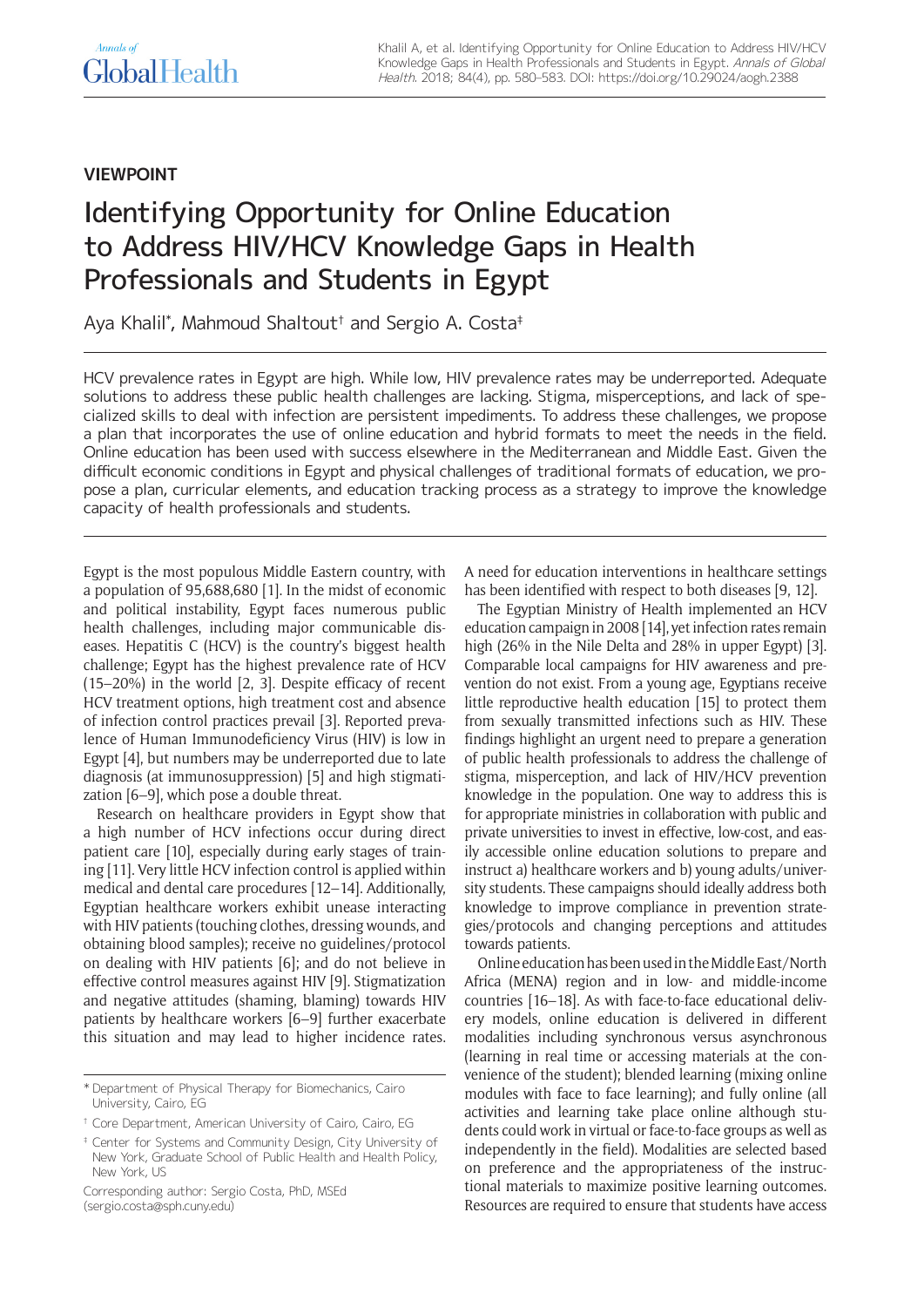to well-developed instructional materials and both learning and technical support. Students are likely to learn in online environments when trust in the learning management system (LMS), effective design of instructional modules, and opportunities for interactivity are present [19].

Learning institutions in many areas of the world often face budgetary and infrastructural obstacles that are exacerbated by punctuated political instabilities and persistent economic downturns such as in Egypt. These factors prevent the implementation of quality education, including online education [20]. To deliver quality online education, institutions need a stable LMS or comparable virtual space flexible enough to house materials and resources as well as create virtual space for students and instructors to interact. Using mobile devices for education allows for greater flexibility and has shown promise in Egypt [21]. In addition, access to instructional design expertise ensures that modules are consistent with cognitive learning and design principles [22, 23] and access to technical and learning support to provide remedies when challenges emerge are critical factors in assuring positive learning outcomes. Traditional lectures alone are not enough to ensure mastery of learning. Key to the success of any learning program charged with teaching skills to practice professionals is creating activities for students to practice and apply what they learn.

Given the immediate urgency of both the HIV and HCV public health challenges and the logistical limitations in Egypt for reasons we stated earlier, the proposed course of action in Egypt should consist of an online, asynchronous, or blended modality certification program. The Egyptian context would potentially benefit from a fully online format, which has shown success in skill acquisition and satisfaction according to a recent systematic review [24]. Additionally, an e-learning course on reproductive health (part of a 'Personal Health' module) offered by the Faculty of Medicine in Cairo University showed significantly better academic results in students compared to traditional methods of instruction [25]. The asynchronous approach would allow for on-demand access to learning modules that students and stakeholders could access at their convenience. Depending on the preference of the learning coordinators, the blended format could allow for some in-person contact so that students could demonstrate knowledge and instructors could confirm mastery of skills and concepts. The certification program should consist of two distinct curricula: 1) a general course for university students preparing for a career in public or community health and 2) an advanced course for healthcare workers. Both the Ministry of Health and Population and the Ministry of Education should consider making the former a requirement for all students to graduate (as part of a 'Personal Health' module applicable across all universities) and a requirement of relevant healthcare professionals to continue practice with afflicted patients.

In **Table 1**, we propose a curriculum for university students and medical professionals. The common elements for both audiences include: HIV and HCV symptoms and transmission routes; safety tips and practices to avoid infection; addressing and correcting common public misperceptions of both illnesses; treatment and management options; and living and dealing with infected individuals. The advanced course should incorporate all of the above and include the identification of occupational health exposures of both diseases; medical safety procedures to prevent occupational exposure; use of devices with safety features; safe disposal of contaminated materials; and sensitivity training information to support stigmatized populations. The Ministry of Health should play a significant role in the provision of up-to-date information including procedures and protocols (adopting approaches used in other countries), access to equipment and infrastructure within healthcare facilities in order to implement procedures discussed in the module, and more. These courses should be made available in both English and Arabic.

We propose the following plan as a way forward. A twoyear plan would be initiated by the Ministries of Health and Higher Education. Protocols would be drafted with respect to HIV/HCV treatment and implemented upon completion of the two years. A joint team with members of both ministries would be created to oversee the adoption of similar courses to those outlined above, and perhaps modify or create an equivalent for the Egyptian setting. Centers for learning and teaching within Egyptian

**Table 1:** HIV/HCV Curriculum for University Students and Medical Professionals.

| <b>Course Topics</b> |  |
|----------------------|--|
|----------------------|--|

|                    | General Course<br>(University Students)                                                                                                                                                                                                                | Advanced Course<br>(Medical Professionals)                                                                                                                                                                                                                             |
|--------------------|--------------------------------------------------------------------------------------------------------------------------------------------------------------------------------------------------------------------------------------------------------|------------------------------------------------------------------------------------------------------------------------------------------------------------------------------------------------------------------------------------------------------------------------|
| Common Elements    | An introduction to HIV and HCV: disease, symptoms, transmission routes<br>Safety tips and practices to avoid HIV/HCV infection<br>Public misperceptions of HIV/HCV<br>Treatment and management options<br>Living and dealing with infected individuals |                                                                                                                                                                                                                                                                        |
| Different Elements |                                                                                                                                                                                                                                                        | Occupational health exposures of HIV/HCV<br>Medical safety procedures<br>Protocols involving HIV/HCV patients<br>Use of devices with safety features<br>Safe disposal of contaminated materials<br>Sensitivity training information to support stigmatized populations |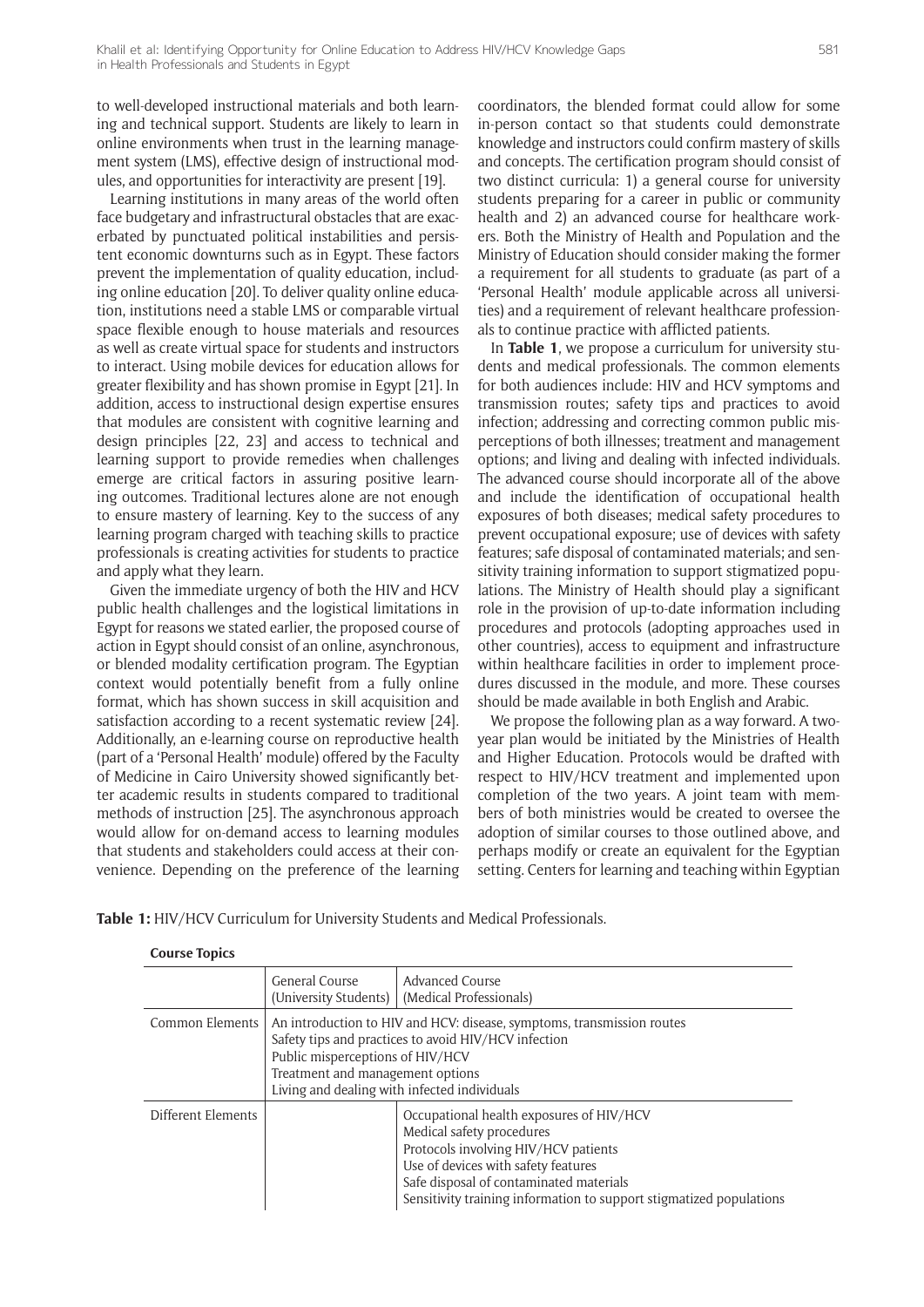higher learning institutions may be enlisted to help develop such courses. This will require a budget but, as mentioned previously, budgetary needs of providing traditional instruction for all universities will be offset as a result. The plan should be piloted and tested for a significant improvement in results, and the collaborative team would aim to have both modified working courses within two academic years. Throughout the two years of development, the Ministry of Health should strive to update its current health facilities or allocate resources to build several local centers serving various delta and rural communities/governorates, as centers within Cairo are already well-funded and developed. Construction of new centers may face financial constraints. A solution could include shifting resources from modifying existing centers to developing centers with basic facilities needed to reduce infection.

Certificates would be issued upon successful completion of assessments. Certification should be used as prerequisites for graduation (with respect to the general curriculum) and working/interacting with diseased individuals (with respect to the advanced continuing education) should be planned every few years. The status of re-certification should be relayed to administration of healthcare facilities to allow/restrict their doctors from dealing with HCV/HIV patients as the institutions deem appropriate as these critical needs are addressed in Egypt.

### **Competing Interests**

The authors have no competing interests to declare.

#### **References**

- 1. **World Bank.** Population, total. [https://data.world](https://data.worldbank.org/indicator/SP.POP.TOTL)[bank.org/indicator/SP.POP.TOTL](https://data.worldbank.org/indicator/SP.POP.TOTL) Published 2016. Accessed September 11, 2017.
- 2. **Gaber M.** HCV treatment in Egypt: Why cost remains a challenge. *Egypt Initiat Pers Rights*. 2014; 18. [https://eipr.org/en/publications/hepatitis-c](https://eipr.org/en/publications/hepatitis-c-treatment-egypt-why-cost-remains-challenge)[treatment-egypt-why-cost-remains-challenge](https://eipr.org/en/publications/hepatitis-c-treatment-egypt-why-cost-remains-challenge).
- 3. **Elgharably A, Gomaa AI, Crossey MME, Norsworthy PJ, Waked I** and **Taylor-Robinson SD.** Hepatitis C in Egypt – Past, present, and future. *Int J Gen Med*. 2016; 10: 1–6. DOI: [https://doi.](https://doi.org/10.2147/IJGM.S119301) [org/10.2147/IJGM.S119301](https://doi.org/10.2147/IJGM.S119301)
- 4. **UNAIDS.** HIV and AIDS estimates. [http://www.](http://www.unaids.org/en/regionscountries/countries/egypt) [unaids.org/en/regionscountries/countries/egypt](http://www.unaids.org/en/regionscountries/countries/egypt) Published 2015.
- 5. **UNICEF Egypt.** HIV AIDS. [https://www.unicef.](https://www.unicef.org/egypt/hiv_aids.html) [org/egypt/hiv\\_aids.html](https://www.unicef.org/egypt/hiv_aids.html) Published 2015. Accessed September 11, 2017.
- 6. **Kabbash IA, Abo Ali EA, Elgendy MM,** et al. HIV/AIDS-related stigma and discrimination among health care workers at Tanta University Hospitals, Egypt. *Environ Sci Pollut Res*; October 2016. DOI: <https://doi.org/10.1007/s11356-016-7848-x>
- 7. **Nyblade L, Jain A, Benkirane M,** et al. A brief, standardized tool for measuring HIV-related stigma among health facility staff: Results of field testing in China, Dominica, Egypt, Kenya, Puerto Rico and St. Christopher & Nevis. *J Int AIDS Soc*. 2013;

16(3 Suppl 2): 1–11. DOI: [https://doi.org/10.7448/](https://doi.org/10.7448/IAS.16.3.18718) [IAS.16.3.18718](https://doi.org/10.7448/IAS.16.3.18718)

- 8. **Lohiniva A-L, Kamal W, Benkirane M,** et al. HIV Stigma toward people living with HIV and health providers associated with their care: Qualitative interviews with community members in Egypt. *J Assoc Nurses AIDS Care*. 2016; 27(2): 188–198. DOI: <https://doi.org/10.1016/j.jana.2015.11.007>
- 9. **Abdelrahman I, Lohiniva AL, Kandeel A,**  et al. Learning about barriers to care for people living with HIV in Egypt. *J Int Assoc Provid AIDS Care*. 2015; 14(2): 141–147. DOI: [https://doi.](https://doi.org/10.1177/2325957413488180) [org/10.1177/2325957413488180](https://doi.org/10.1177/2325957413488180)
- 10. **Abdelwahab SF, Hashem M, Galal I,** et al. Incidence of hepatitis C virus infection among Egyptian healthcare workers at high risk of infection. *J Clin Virol*. 2013; 57(1): 24–28. DOI: [https://](https://doi.org/10.1016/j.jcv.2013.01.005) [doi.org/10.1016/j.jcv.2013.01.005](https://doi.org/10.1016/j.jcv.2013.01.005)
- 11. **Munier A, Marzouk D, Abravanel F,** et al. Frequent transient hepatitis C viremia without seroconversion among healthcare workers in Cairo, Egypt. *PLoS One*. 2013; 8(2). DOI: [https://doi.org/10.1371/jour](https://doi.org/10.1371/journal.pone.0057835)[nal.pone.0057835](https://doi.org/10.1371/journal.pone.0057835)
- 12. **Centers for Disease Control and Prevention.** Progress toward prevention and control of hepatitis C virus infection – Egypt, 2001–2012. *Morb Mortal Wkly Rep*. 2012; 61(29): 561. [http://](http://www.eric.ed.gov/ERICWebPortal/recordDetail?accno=ED534806%5Cnpapers2://publication/uuid/41AB7D1E-BEC5-434C-B756-22DC55ECC1B5) [www.eric.ed.gov/ERICWebPortal/recordDet](http://www.eric.ed.gov/ERICWebPortal/recordDetail?accno=ED534806%5Cnpapers2://publication/uuid/41AB7D1E-BEC5-434C-B756-22DC55ECC1B5) [ail?accno=ED534806%5Cnpapers2://pub](http://www.eric.ed.gov/ERICWebPortal/recordDetail?accno=ED534806%5Cnpapers2://publication/uuid/41AB7D1E-BEC5-434C-B756-22DC55ECC1B5)[lication/uuid/41AB7D1E-BEC5-434C-B756-](http://www.eric.ed.gov/ERICWebPortal/recordDetail?accno=ED534806%5Cnpapers2://publication/uuid/41AB7D1E-BEC5-434C-B756-22DC55ECC1B5) [22DC55ECC1B5](http://www.eric.ed.gov/ERICWebPortal/recordDetail?accno=ED534806%5Cnpapers2://publication/uuid/41AB7D1E-BEC5-434C-B756-22DC55ECC1B5).
- 13. **Reker C** and **Islam KM.** Risk factors associated with high prevalence rates of hepatitis C infection in Egypt. *Int J Infect Dis*. 2014; 25: 104–106. February 2013. DOI: [https://doi.org/10.1016/j.](https://doi.org/10.1016/j.ijid.2014.02.003) [ijid.2014.02.003](https://doi.org/10.1016/j.ijid.2014.02.003)
- 14. **Breban R, Arafa N, Leroy S,** et al. Effect of preventive and curative interventions on hepatitis C virus transmission in Egypt (ANRS 1211): A modelling study. *Lancet Glob Heal*. 2014; 2(9): e541–e549. DOI: [https://doi.org/10.1016/](https://doi.org/10.1016/S2214-109X(14)70188-3) [S2214-109X\(14\)70188-3](https://doi.org/10.1016/S2214-109X(14)70188-3)
- 15. **Wahba M** and **Roudi-Fahimi F.** The need for reproductive health education in schools in Egypt; 2012 October.
- 16. **Al-Busaidi KA.** An empirical investigation linking learners' adoption of blended learning to their intention of full e-learning. *Behav Inf Technol*. 2013; 32(11): 1168–1176. DOI: [https://doi.org/10.1080/0](https://doi.org/10.1080/0144929X.2013.774047) [144929X.2013.774047](https://doi.org/10.1080/0144929X.2013.774047)
- 17. **Frehywot S, Vovides Y, Talib Z,** et al. E-learning in medical education in resource constrained low- and middle-income countries. *Hum Resour Health*. 2013; 11(1): 4. DOI: [https://doi.](https://doi.org/10.1186/1478-4491-11-4) [org/10.1186/1478-4491-11-4](https://doi.org/10.1186/1478-4491-11-4)
- 18. **El-Seoud S, Taj-Eddin I, Seddiek N, Ghenghesh P** and **El-Khouly M.** The impact of e-learning on Egyptian higher education and its effect on learner's motivation: A case study. *Comput Sci Inf Technol*. 2014; 2(3): 179–187.